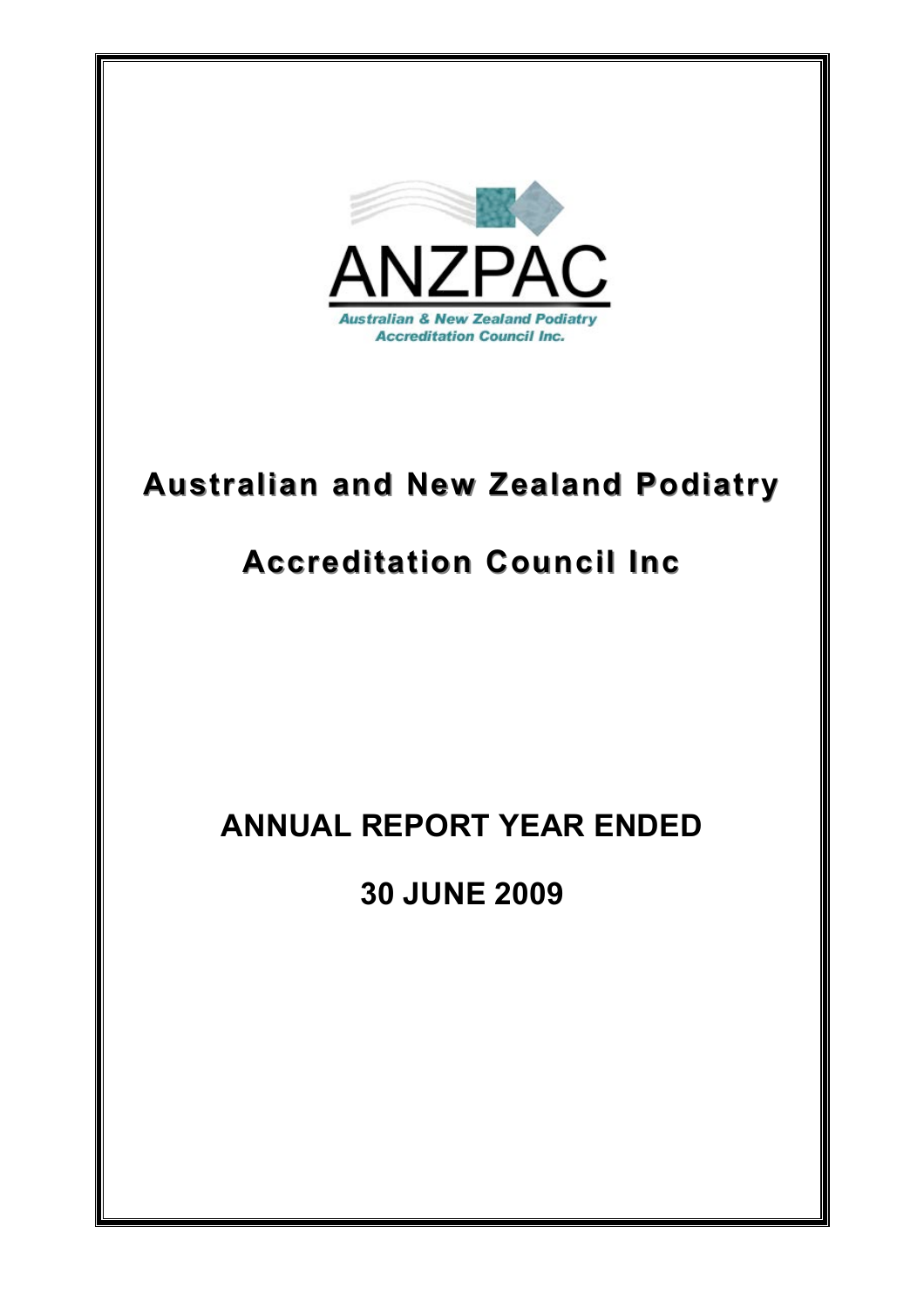

**Postal Address:** PO Box 229 TORRENSVILLE PLAZA SA 5031

**Street Address:** 16 Norma Street MILE END SA 5031

**Phone:** (08) 8443 9375 **Fax:** (08) 8443 9375<br>**Email:** admin@anznac **Email:** admin@anzpac.org.au **Website:** www.anzpac.org.au **ABN:** 91 454 059 309

31 July 2009

To All Stakeholders

I have pleasure in presenting the first Annual Report of the Australian and New Zealand Podiatry Accreditation Council Inc (ANZPAC) for the twelve (12) months ended 30 June 2009.

I wish to thank the Executive Officer and staff for the diligent and professional manner in which they have provided services and support to the Council.

 $\lambda$ 

**JASON WARNOCK CHAIRPERSON**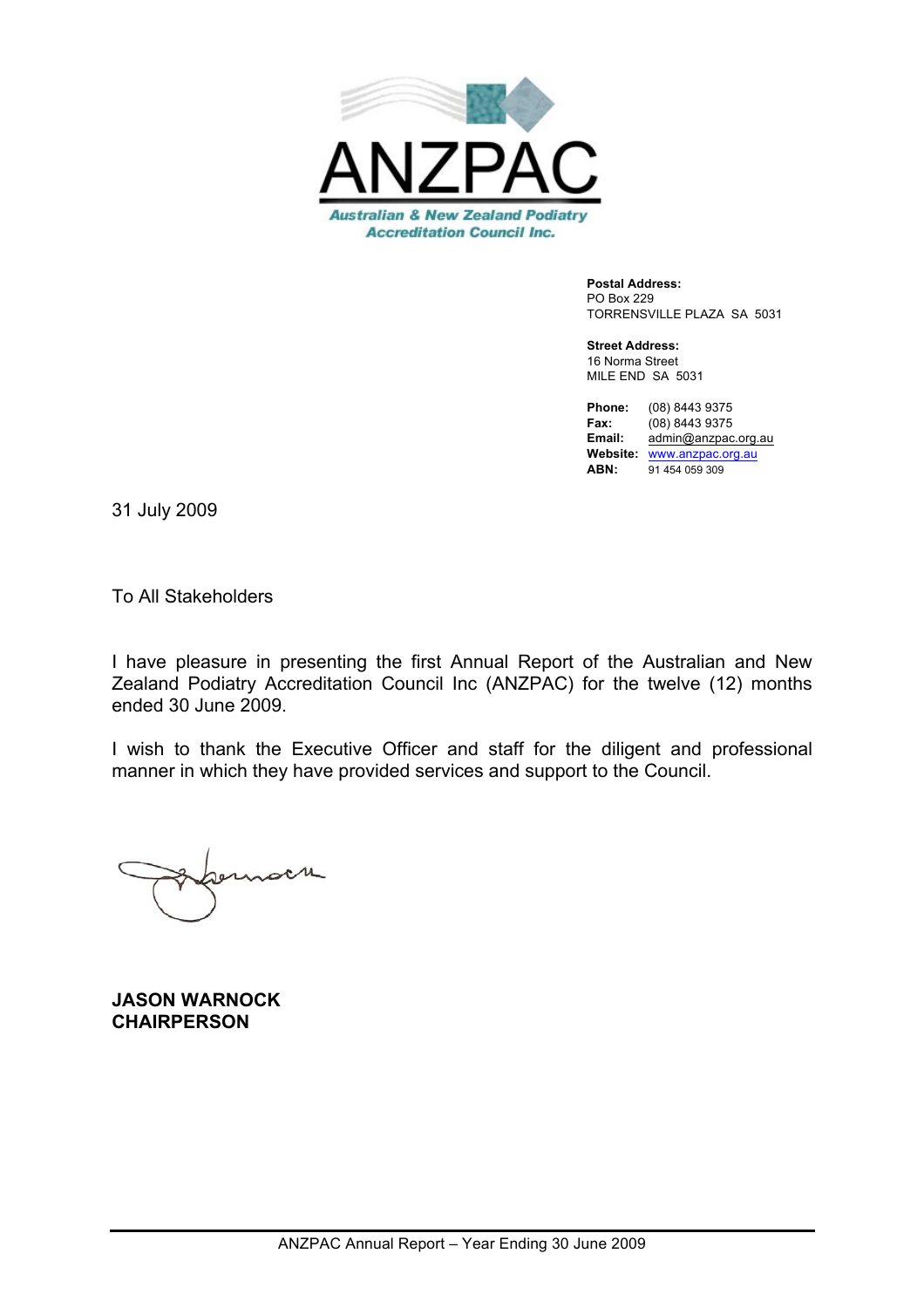## **TABLE OF CONTENTS**

## Page No

| 1  |                                                       |
|----|-------------------------------------------------------|
| 2  |                                                       |
| 3  |                                                       |
| 4  |                                                       |
| 5  |                                                       |
| 6  | Overseas Qualifications Assessment Committee (OQAC) 4 |
| 7  |                                                       |
| 8  |                                                       |
| 9  |                                                       |
| 10 |                                                       |
| 11 |                                                       |
| 12 |                                                       |
| 13 |                                                       |
| 14 |                                                       |
| 15 |                                                       |
| 16 |                                                       |
| 17 |                                                       |
|    |                                                       |
|    |                                                       |
|    |                                                       |
|    |                                                       |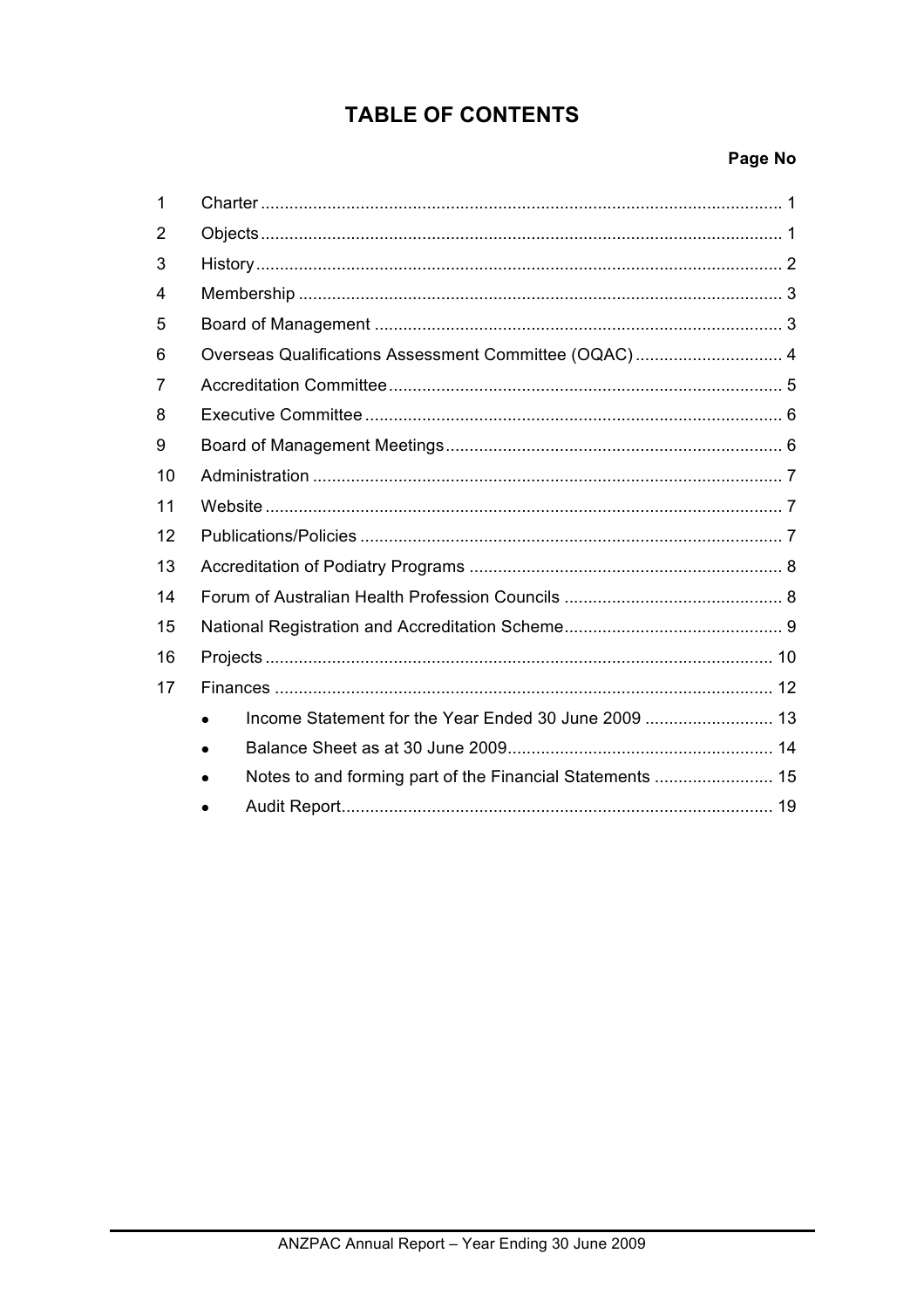## **1 CHARTER**

The Australian & New Zealand Podiatry Accreditation Council Inc (**"ANZPAC"**) was incorporated in South Australia on 16 April 2008.

ANZPAC is an independent body comprising members consisting of the eight State / Territory Podiatry Registration Boards in Australia and New Zealand. The Board of Management comprises registered podiatrists (nominated by the Registration Boards), nominees from the professional association (Australasian Podiatry Council and Podiatry New Zealand), nominees from the educational institutions offering podiatric programs and community representation.

The purpose of ANZPAC is to assess and accredit podiatric education programs that aim to graduate persons who are eligible for registration as a podiatrist in Australia and to assess the suitability of overseas trained podiatrists to practice in Australia.

In consideration of the Trans Tasman Mutual Recognition Agreement, the Constitution and processes of ANZPAC include stakeholder representation from New Zealand to ensure collaboration and uniformity.

## **2 OBJECTS**

Consistent with its purpose, the objects of ANZPAC are to:

- a) Assess for the purpose of granting accreditation to, programs leading to eligibility for registration as a podiatrist.
- b) Advise and make recommendations relating to the podiatry registering authorities (or successor body / bodies) relating to the accreditation status to be granted to a podiatric program.
- c) Advise and make recommendations relating to the podiatry registering authorities (or successor body / bodies) and other relevant interest groups on accreditation and competency matters concerning the registration of podiatrists.
- d) Develop, review and maintain accreditation standards and processes to assess podiatric entry-level programs.
- e) Develop and implement an overseas skills assessment process to ensure the knowledge and clinical skills of overseas trained podiatrists is of an equivalent standard of registered podiatrists in Australia.
- f) Provide information and advice to government concerning the adequacy of a person's skills in the field of podiatry for the purposes of migration to Australia.
- g) Provide information and advice to the Australian Government relating to law and policy concerning the accreditation and competency requirements for the registration of podiatrists.
- h) Establish and maintain relationships with bodies or organisations having objects and functions in whole or in part similar to the objects and functions of ANZPAC.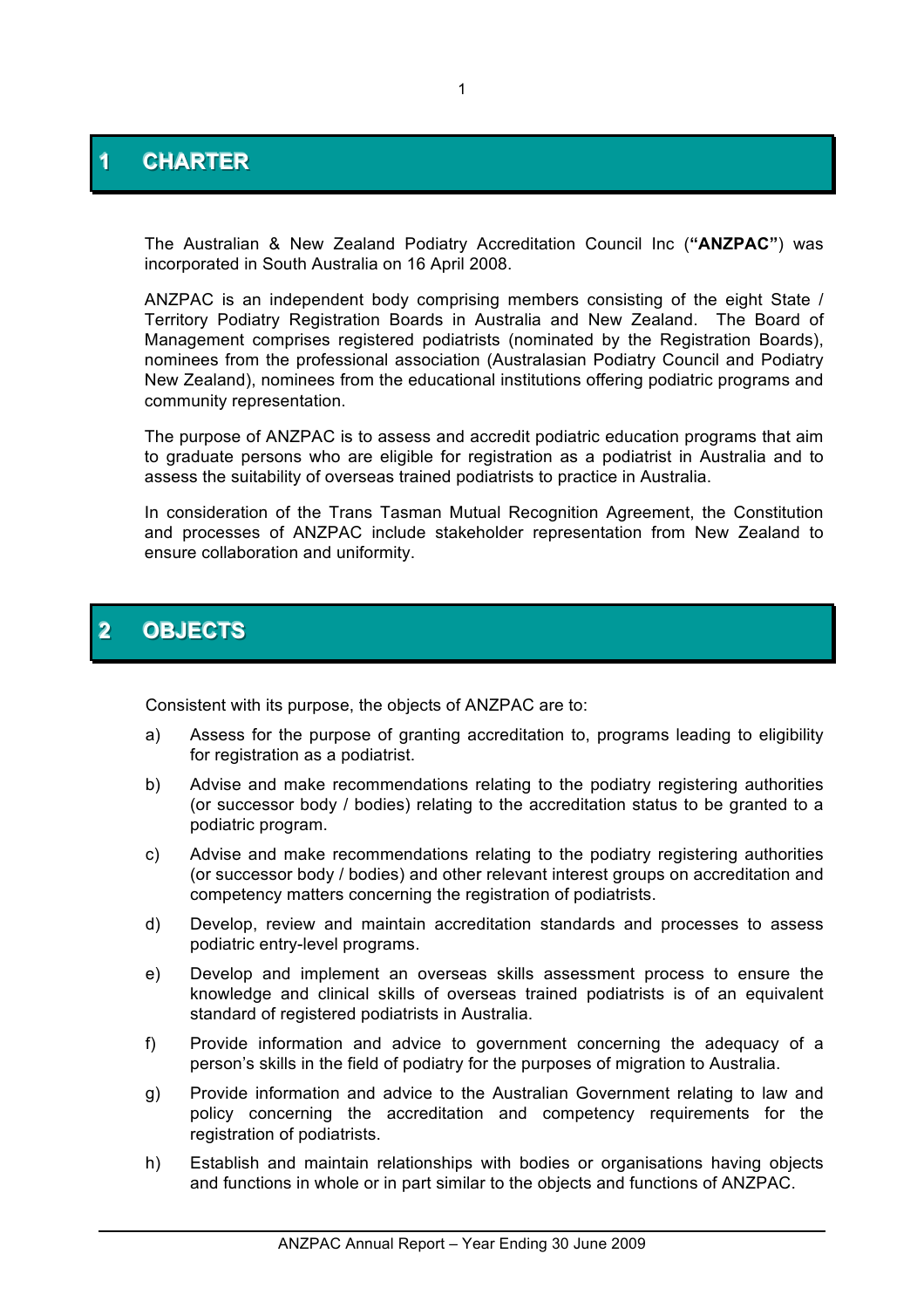## **3 HISTORY**

A brief history of the formation of ANZPAC is as follows:-

- a) At a meeting of ANZCPRB (Australian & New Zealand Council of Podiatry Registration Boards – also known as the "joint Registration Boards meeting") held in Hobart, Tasmania on 7 May 2007, a working party proposed the following recommendations:
	- The Registration Boards support the establishment of an independent National Accreditation body with the prime objective of providing expertise to the Registration Boards in the accreditation of podiatry courses. The structure being similar to most of the other 9 independent Health Professional Accreditation Councils involved in the National Registration and Accreditation Scheme.
	- The Boards fund the establishment and initial operations of the National body.
	- ! A sub-committee be formed to establish the body as soon as practicable.

ANZCPRB supported the recommendations and communicated this to representatives of the Boards, Educators and the Profession who attended a meeting later the same day. The Boards were asked to provide feedback on these recommendations to the next meeting of ANZCPRB (joint Boards).

- b) At the joint Boards meeting held in Melbourne on 26 October 2007 a sub-Committee was formed to develop a Constitution for a national accreditation body and obtain the agreement of the Registration Boards to the Constitution and funding arrangements.
- c) The Australian and New Zealand Podiatry Accreditation Council (ANZPAC) was formed in December 2007 and held its inaugural meeting in Adelaide on 15 February 2008.
- d) The Constitution and Rules of ANZPAC were incorporated in South Australia on 16 April 2008.
- e) On 5 March 2009 the Ministerial Council agreed that ANZPAC be assigned the accreditation functions for the Podiatry Board of Australia under the National Registration and Accreditation Scheme for Health Professions.

This assignment of accreditation functions is a transitional measure and will be for a period of three years from 1 July 2010. It is subject to the requirement to meet standards and criteria set by the national agency for the establishment, governance and operation of external accreditation bodies, within the first 12 months of the scheme.

### **CHANGES TO CONSTITUTION AND RULES**

- January 2009 Various changes to allow External Advisory Members on the Board of Management to have equal voting rights on the Council and to provide increased representation from the Australasian Podiatry Council and consumers.
- April 2009 Various changes to allow for proxies to attend Board of Management meetings, thus eliminate the need to appoint deputies.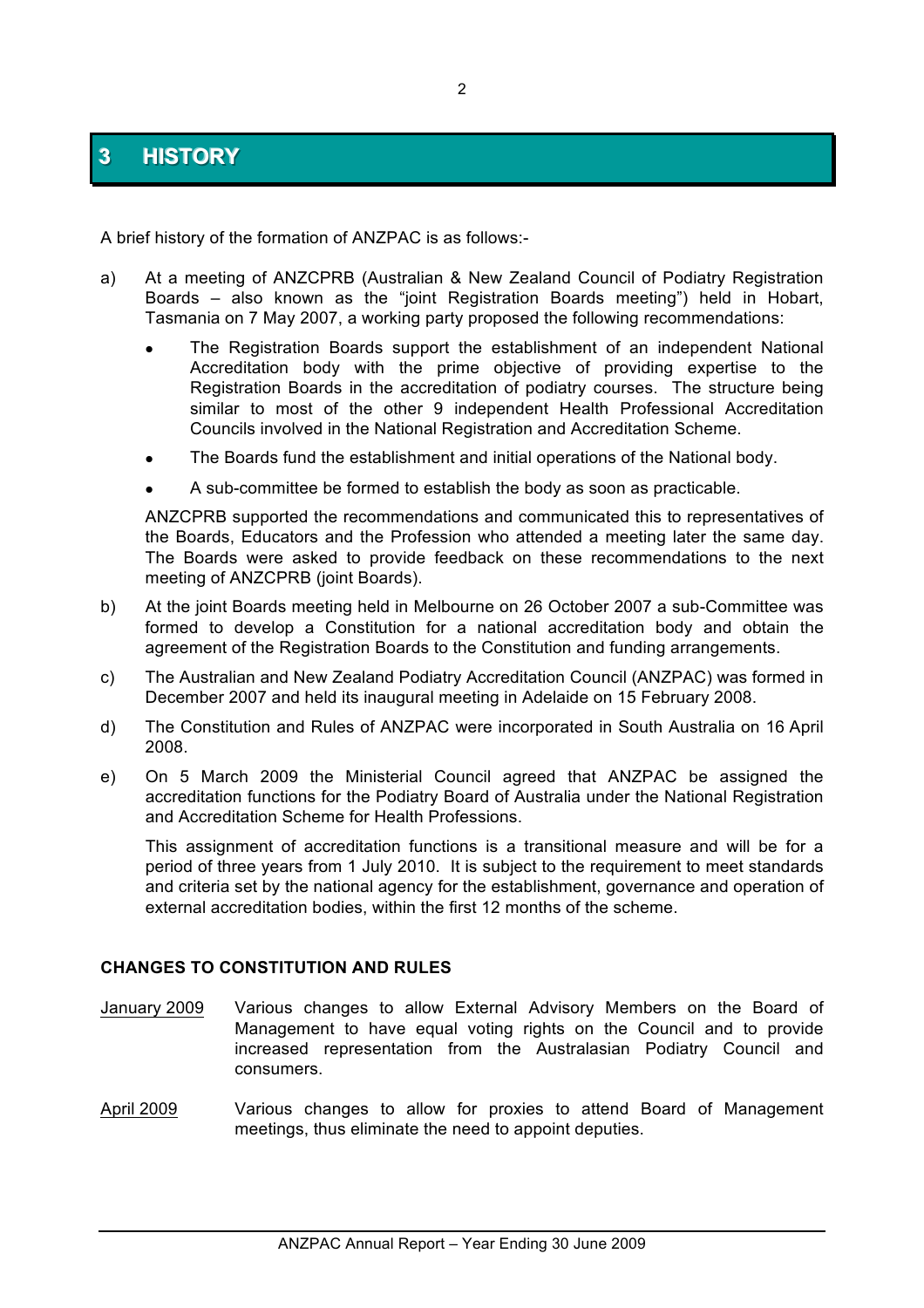# **<sup>3</sup> FUNCTIONS OF THE BOARD 44 MMEEMMBBEERRSSHHIIPP**

The following organisations are members of ANZPAC:

- the Podiatry Board of South Australia;
- the New South Wales Podiatrists Registration Board;
- the Podiatrists Registration Board of Victoria;
- the Podiatrists Registration Board of Tasmania;
- the Podiatrists Board of Western Australia;
- . the Podiatrists Board of Queensland;
- the ACT Podiatrists Board:
- the Podiatrists Board of New Zealand.

or each of their successors in law.

The member organisations assist with the funding of ANZPAC.

## **5 BOARD OF MANAGEMENT**

The Board of Management consists of Board members from the following organisations:-

- a) Each of the eight Member Organisations may nominate one registered podiatrist:
	- QLD Mr Jason Warnock Chairperson
	- SA Dr Rolf Scharfbillig Deputy Chairperson
	- NSW Dr Paul Tinley Treasurer
	- VIC Dr Mark Gilheany
	- TAS Mr David McKay
	- NZ Ms Michele Garrett
	- WA Dr Jennifer Bryant
	- ACT Ms Helen Matthews

Appointments are from 22 August 2008 for a period of 3 years.

b) Two registered podiatrists nominated by the Australasian Podiatry Council:

Mr Trent Johnston

Mr Greg McCluney

Appointments are from 6 February 2009 for a period of 3 years.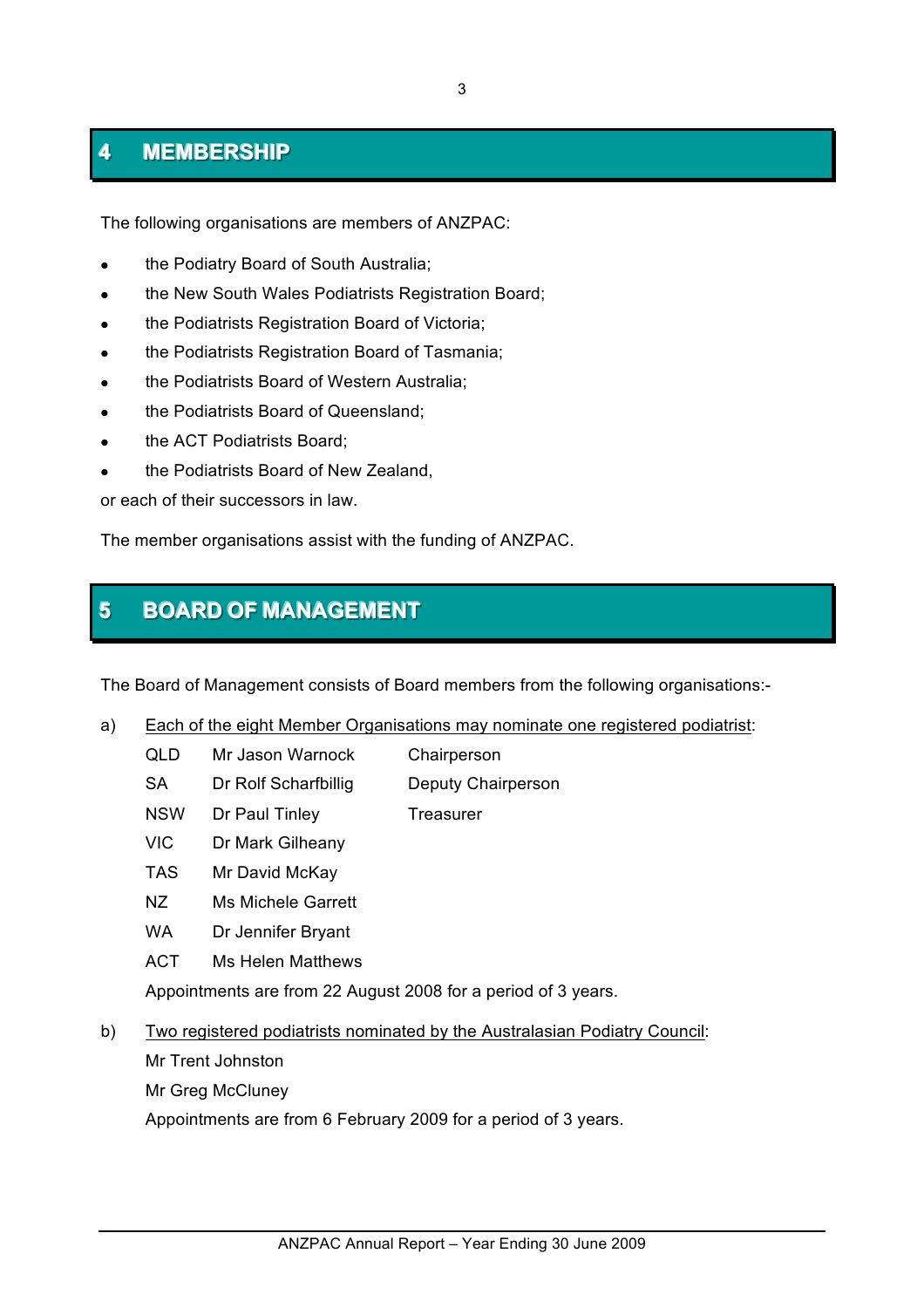- c) One registered podiatrist nominated by Podiatry New Zealand: Ms Alexandra Noble-Beasley Appointments are from 6 February 2009 for a period of 3 years.
- d) Two registered podiatrists employed to lecture in podiatric education programs nominated by tertiary institutions offering podiatric education programs in Australia and/or New Zealand:

Dr Adam Bird La Trobe University, Victoria

Dr Daniel Poratt AUT University, Auckland, NZ

Appointments are from 17 October 2008 for a period of 3 years.

e) Two persons as community representatives: Ms Joan Russell

Ms Fiona Oliver

Appointments are from 6 February 2009 for a period of 3 years.

Each member of the Board of Management has equal voting rights - 15 in total.

## **6 OVERSEAS QUALIFICATIONS ASSESSMENT COMMITTEE (OQAC)**

The terms of reference and structure are as follows:

a) Terms of Reference

To oversee the conduct of assessments, and make recommendations to ANZPAC on matters concerning the competency of overseas trained podiatrists leading to registration in Australia.

- b) Membership Structure
	- 1) At least two members from the ANZPAC Board of Management, which should include the Chair or Deputy Chair of ANZPAC (not both).
	- 2) At least two academics who are Program Directors (or other qualified academics at the discretion of the Board of Management) of institutions offering podiatric education programs.
	- 3) At least one registered podiatrist who is a current practitioner with a breadth of practice experience.
	- 4) At least one community representative.

At least 50% of appointments must be registered podiatrists and one person must be from New Zealand.

- c) Role
	- 1) To evaluate applications from overseas trained podiatrists for suitability to practice in Australia and New Zealand.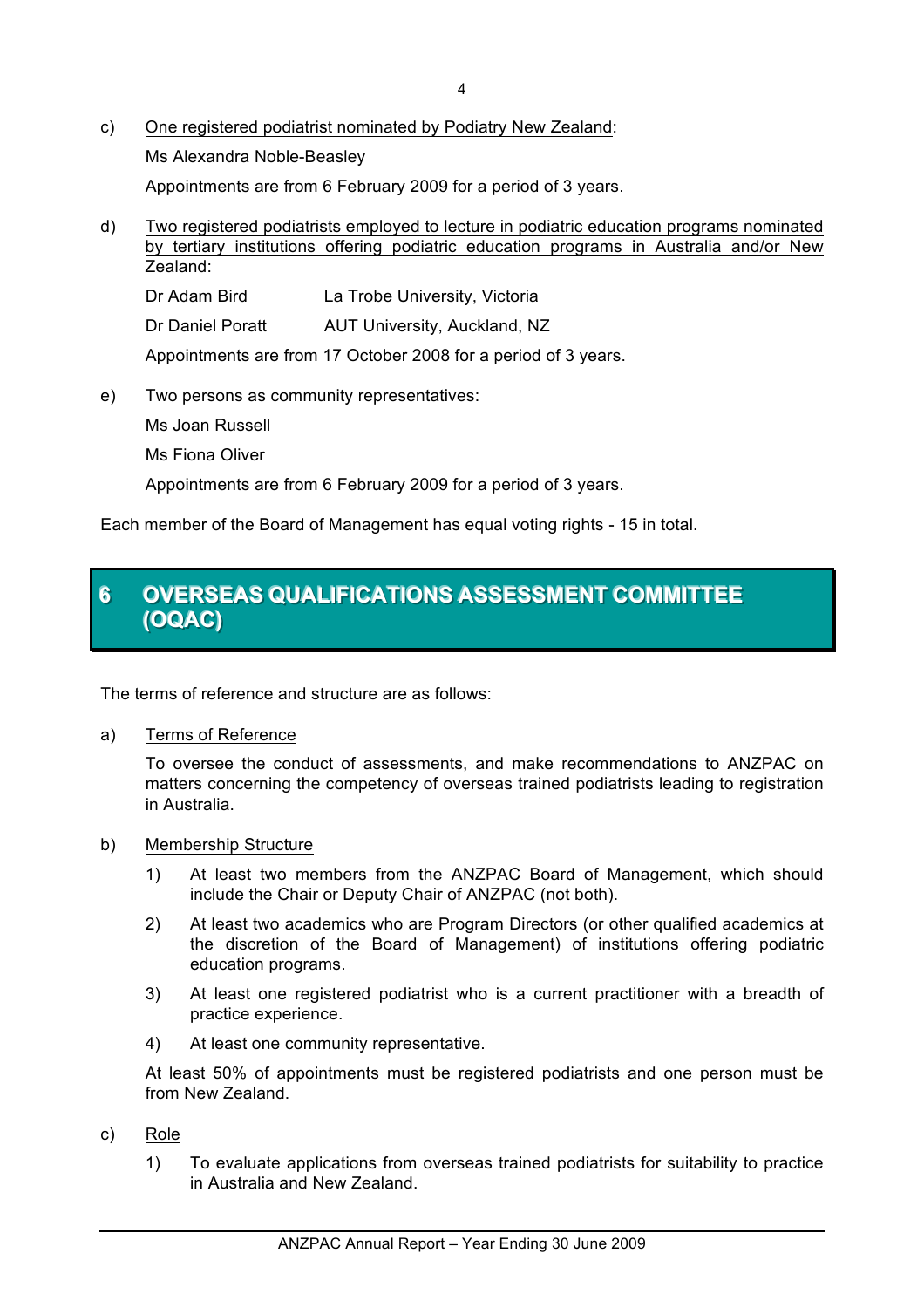- 2) To recommend to the Board of Management of ANZPAC the most appropriate method of evaluation of overseas trained podiatrists to ensure they are appropriately qualified to safely practice in Australia and New Zealand.
- 3) To undertake an assessment of the evaluation criteria on an annual basis or as required and provide the Board of Management of ANZPAC with any recommendations for amendments.
- 4) To manage the relevant appeals process and report to the Board of Management of ANZPAC.
- 5) To manage and conduct the business affairs of the OQAC.
- 6) To review the relevant schedule of fees for the evaluation process and make appropriate recommendations to the Board of Management of ANZPAC for variations.

Appointments to the Committee are expected to be made in August 2009.

## **7** ACCREDITATION COMMITTEE

The terms of reference and structure are as follows:

a) Terms of Reference

To make recommendations to ANZPAC on matters concerning the accreditation of undergraduate and post-graduate training of podiatrists.

- b) Membership Structure
	- 1) At least two members from the ANZPAC Board of Management which should include the Chair or Deputy Chair of ANZPAC (not both).
	- 2) At least two academics who are Program Directors (or other qualified academics at the discretion of the Board of Management) of institutions offering podiatric education programs, one from Australia and one from New Zealand.
	- 3) At least one registered podiatrist who is a current practitioner with a breadth of practice experience.
	- 4) At least one community representative.

At least 50% of appointments must be registered podiatrists.

c) Role

The "Accreditation Standards and Procedures for Podiatry Programs for Australia and New Zealand" document will guide the Committee.

- 1) To assess and recommend to the ANZPAC Board of Management podiatric undergraduate and post-graduate courses in Australia (and New Zealand if applicable) which aim to prepare individuals for registration as a podiatrist.
- 2) To recommend to the ANZPAC Board of Management how to implement processes for the accreditation of podiatry programs.
- 3) To recommend to the ANZPAC Board of Management any changes required to the document "Accreditation Standards and Procedures for Podiatry Programs for Australia and New Zealand".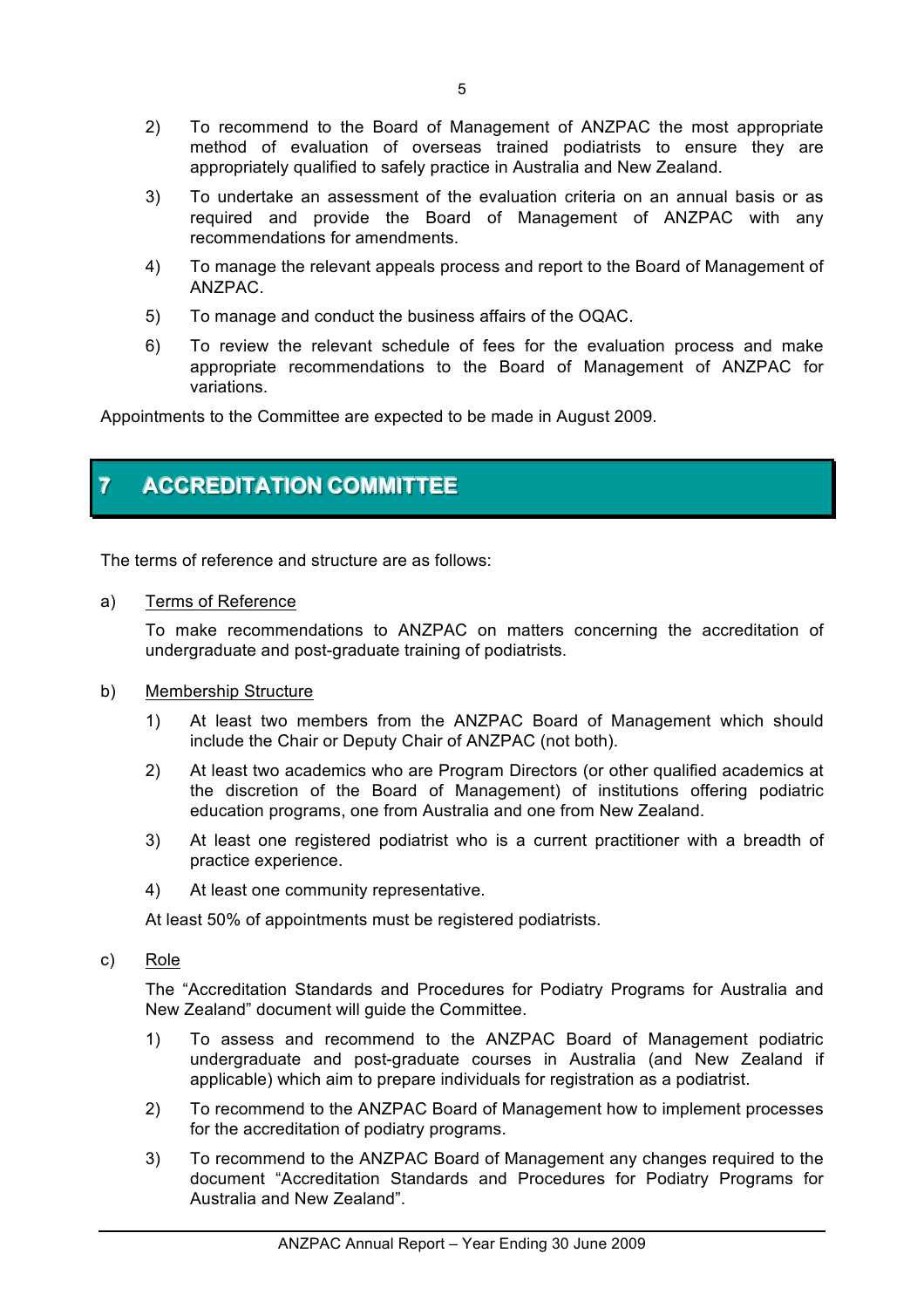- 4) To appoint appropriate Assessment Teams.
- 5) To manage and prepare timetables for the Assessment Teams.
- 6) To manage and conduct the business affairs of the Accreditation Committee.
- 7) To manage the appeals process.

Appointments to the Committee are expected to be made in August 2009.

## **8 EXECUTIVE COMMITTEE**

The Executive Committee comprises:-

- Mr Jason Warnock Chairperson
- Dr Rolf Scharfbillig Deputy Chairperson
- Dr Paul Tinley Treasurer

The Executive Committee conducts the business of ANZPAC between meetings of ANZPAC as directed by the Board of Management. The Board of Management may confer upon the Executive Committee any of the powers exercisable by the Board of Management.

## **9 BOARD OF MANAGEMENT MEETINGS**

The Board of Management held **six (6)** meetings during the establishment year:

| 22 August 2008             | Canberra, ACT (included AGM) |  |  |
|----------------------------|------------------------------|--|--|
| 17 October 2008            | Teleconference               |  |  |
| 16 January 2009            | Teleconference               |  |  |
| 6 February 2009            | Teleconference               |  |  |
| 27 February 2009 Perth, WA |                              |  |  |
| 4 June 2009                | Teleconference               |  |  |

Attendance at meetings was as follows (not including observers or deputies):

| J Warnock (Chair)             | 6 | A Bird (from October 2008)      | 3 |
|-------------------------------|---|---------------------------------|---|
| R Scharfbillig (Deputy Chair) | 4 | D Poratt (from October 2008)    | 3 |
| P Tinley (Treasurer)          | 5 | G McCluney (from Feb 2009)      |   |
| M Gilheany                    | 6 | T Johnston (from Feb 2009)      |   |
| D McKay                       | 6 | J Russell (from Feb 2009)       |   |
| <b>M</b> Garrett              | 5 | F Oliver (from Feb 2009)        |   |
| H Matthews                    | 4 | A Noble-Beasley (from Feb 2009) | 1 |
| J Bryant                      | 4 |                                 |   |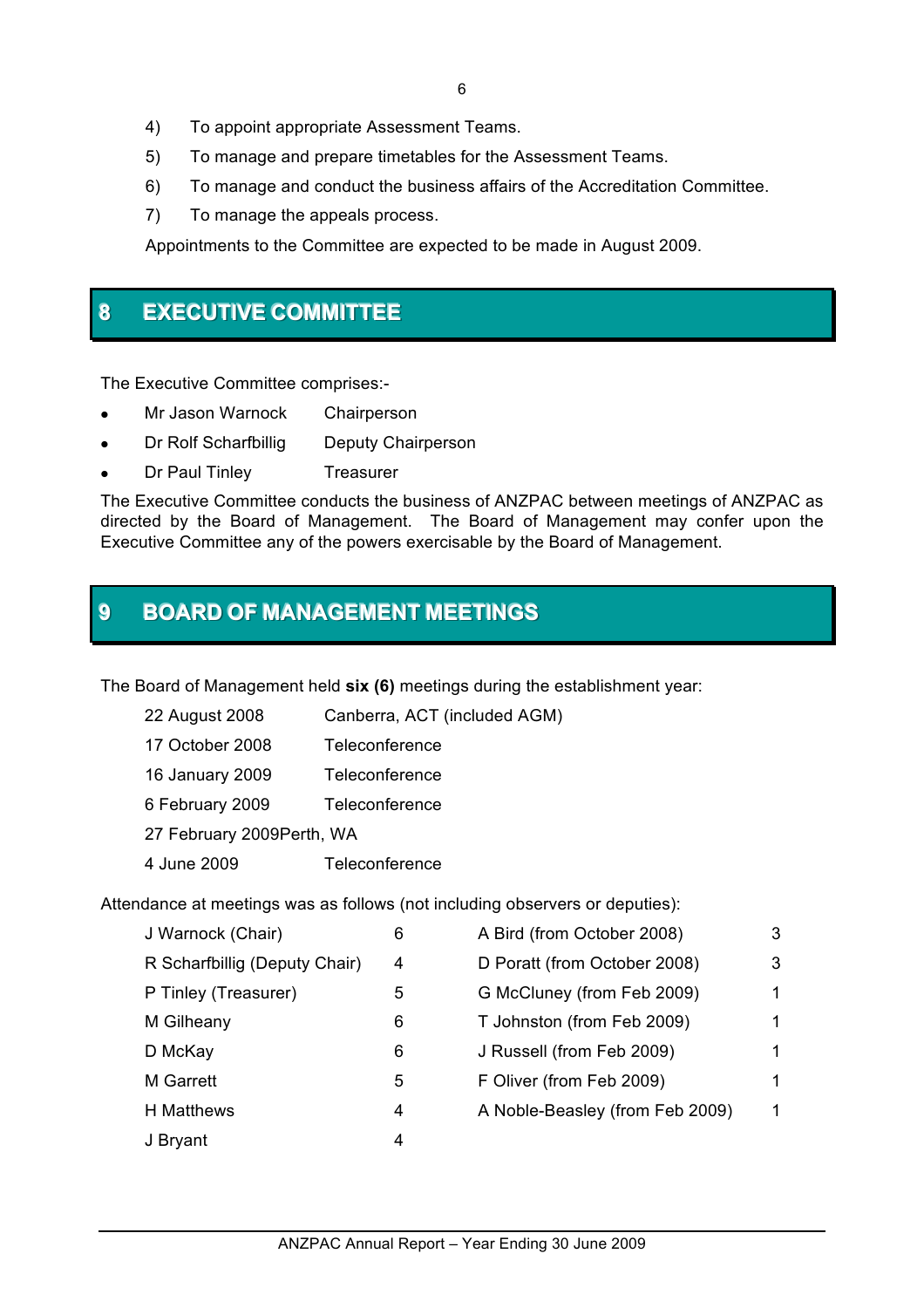## **10 ADMINISTRATION**

On 15 February 2008 the Council entered into an agreement with a consultant to provide all administrative services to the Council and its Committees.

The following persons provide these services:

- Peter Martin, JP Executive Officer/Consultant
- ! Trisha Bird Executive Assistant

Office hours are from Monday to Friday, 9:00 am to 5:00 pm, closed from 12:30 pm to 1:30 pm. The office is located at 16 Norma Street, Mile End, South Australia.

## **11 WEBSITE**

The Council has established a comprehensive website at the address *www.anzpac.org.au*.

The website contains information about:

- ! ANZPAC, Board of Management and Standing Committees
- **.** Podiatry in Australia and New Zealand
- ! Registration and National Registration and Accreditation
- ! Course Accreditation
- ! Overseas Assessment
- Various publications and policies

Any person who does not have access to the internet can contact the office of the Council to obtain these documents.

The website is updated regularly and has many links to associated web sites nationally and internationally.

## **12 PUBLICATIONS / POLICIES**

The following publications/policies appear on the Council's website:

- Strategic Plan 2009/2010
- ! Accreditation Standards & Procedures for Podiatry Programs in Australia & NZ ANZPAC 2009
- ! Australian and New Zealand Podiatry Accreditation Project Report to ANZPAC July 2008.
- ! ANZPAC Podiatry Competency Standards for Australia and New Zealand March 2009 Consultation document.
- ! ANZPAC Podiatry Competencies Report to ANZPAC February 2009.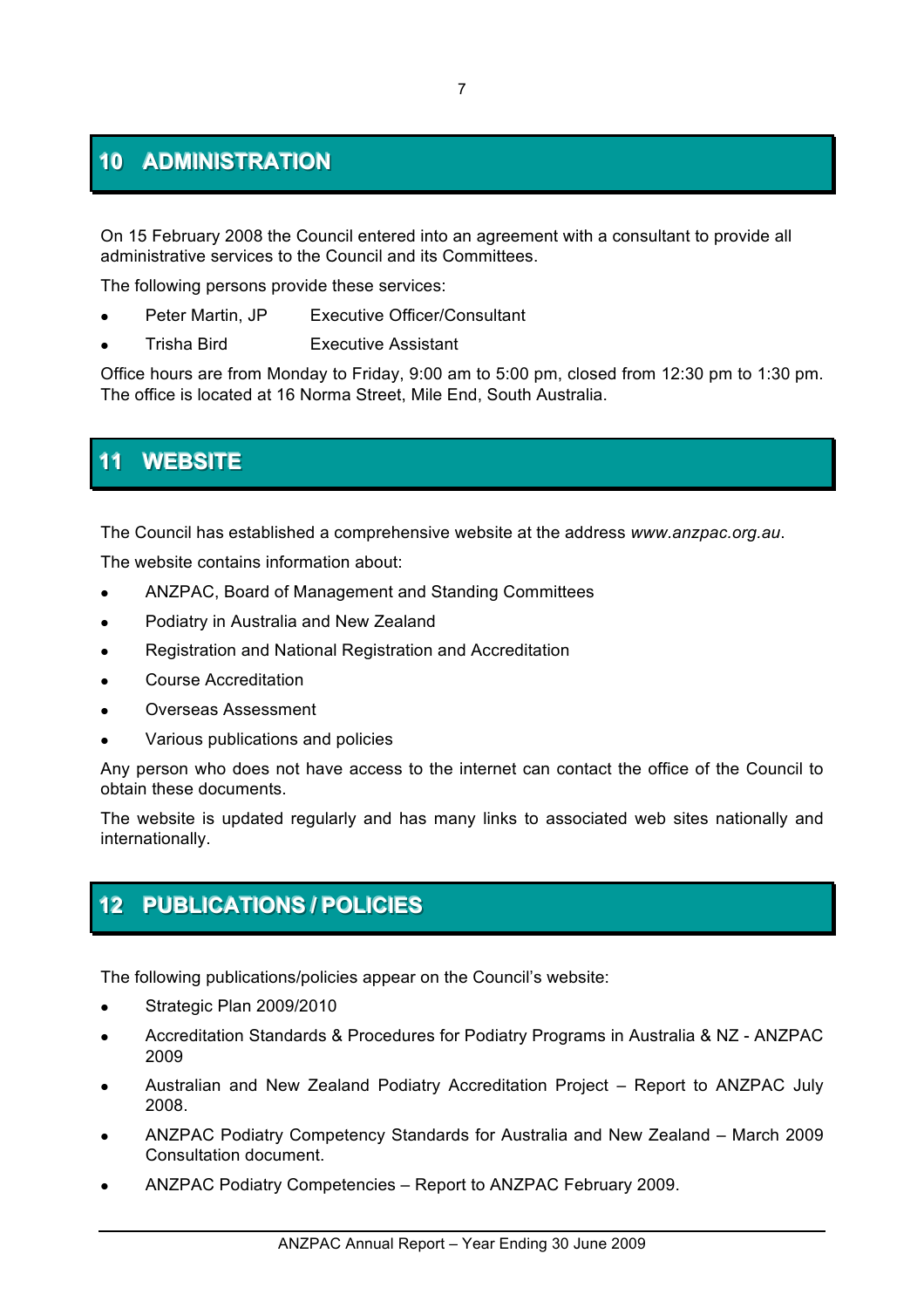The following publications / policies will be considered by the Board of Management at its August 2009 meeting:

- ! Assessment of Overseas Qualifications project report
- Privacy Policy
- Guidelines on Conflict of Interest
- Guidelines on Confidentiality

## **13 ACCREDITATION OF PODIATRY PROGRAMS**

The following programs are soon to be reviewed for accreditation:

- Bachelor of Podiatry University of South Australia
- ! Bachelor of Podiatric Medicine University of Western Australia
- **.** Bachelor of Podiatry University of Newcastle
- Bachelor of Podiatry La Trobe University
- Bachelor of Podiatry Charles Sturt University
- ! Bachelor of Health Science/Master of Podiatric Medicine University of Western Sydney Bachelor of Health Science (Hons)/Master of Podiatric Medicine Master of Podiatric Medicine
- ! Bachelor of Health Science (Podiatry) Queensland University of Technology

## **14 FORUM OF AUSTRALIAN HEALTH PROFESSIONS COUNCILS**

ANZPAC is a member of the Forum of Australian Health Professions Councils which comprises the following national accreditation Councils assigned (by the Ministerial Council) the accreditation functions for the National Boards of Australia under the National Registration and Accreditation Scheme for health professions (apart from nursing).

- ! Australian Dental Council
- ! Australian Medical Council
- **.** Australian Nursing and Midwifery Council
- ! Australian Pharmacy Council
- ! Australian Physiotherapy Council
- ! Australian Psychology Accreditation Council
- Council on Chiropractic Education Australasia
- ! Optometry Council of Australia and New Zealand
- ! Australian Osteopathic Council
- ! Australian and New Zealand Podiatry Accreditation Council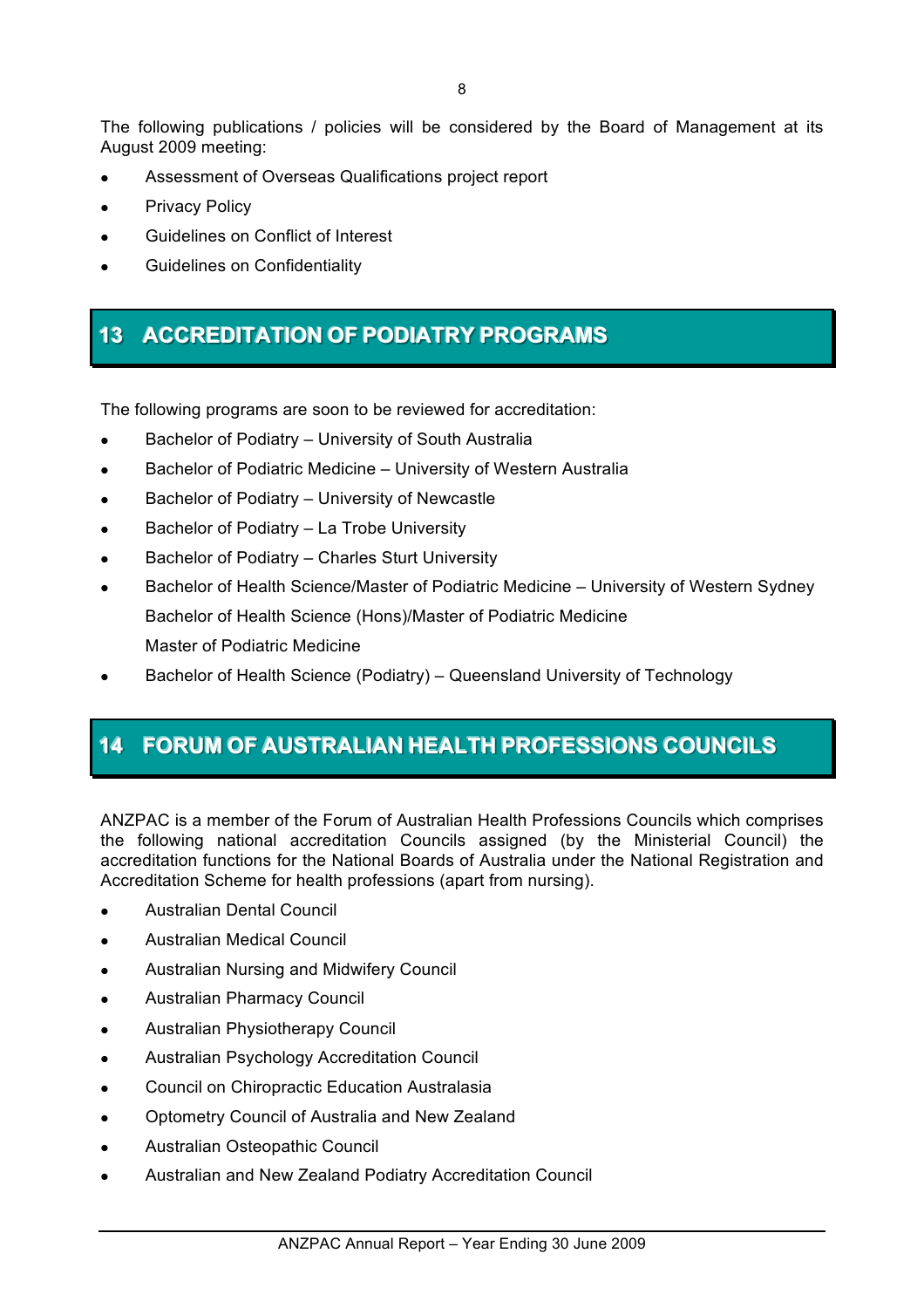The purpose of the Forum is:

- 1) To work together on issues of national importance to the regulated health professions.
- 2) To identify areas of common interest and concern in relation to the regulated health professions.
- 3) To work toward a position of consensus on identified issues and concerns.
- 4) To take joint action in areas of importance to the regulated health professions.
- 5) To develop joint position statements which provide recommended policy directions for governments and other relevant stakeholders.

The collective expertise of the Councils is in:

- Setting educational standards for health professionals to develop safe and competent practitioners able to adapt to changes in professional practice over time.
- ! Encouraging improvements in the education and training of health professionals to respond to evolving health needs and practices.
- ! Assessing and accrediting education programs.
- Assessing overseas qualified practitioners.
- ! Collaborating and consulting with a wide range of stakeholder bodies and actively engaging members of their profession in the regulation of professional practice.
- Regional and international developments, capacity building and partnerships.

The website for the Forum is:

http://healthprofessionscouncils.org.au

Meetings attended:

11 December 2008 (Melbourne) – Mr P Martin

- 3 April 2009 (Canberra) Mr P Martin and Dr R Scharfbillig
- 
- 23 June 2009 (Melbourne) Mr P Martin and Dr A Bird

## **15 NATIONAL REGISTRATION AND ACCREDITATION SCHEME**

On 26 March 2008 the Council of Australian Governments (COAG) signed an Intergovernmental Agreement (IGA) for a National Registration and Accreditation Scheme for the Health Professions, which will commence on 1 July 2010.

The agreement will establish a single national registration and accreditation scheme for health professionals, beginning with the ten professions currently registered in all or nearly all jurisdictions. That is, podiatry, physiotherapy, optometry, nursing and midwifery, chiropractic, pharmacy, dental care (dentists, dental hygienists, dental prosthetists and dental therapists), medicine, psychology and osteopathy.

The National Board for Podiatry will be called the Podiatry Board of Australia.

From 1 July 2012, Aboriginal and Torres Strait Islander health practitioners, Chinese medicine practitioners and medical radiation practitioners will be regulated under the scheme.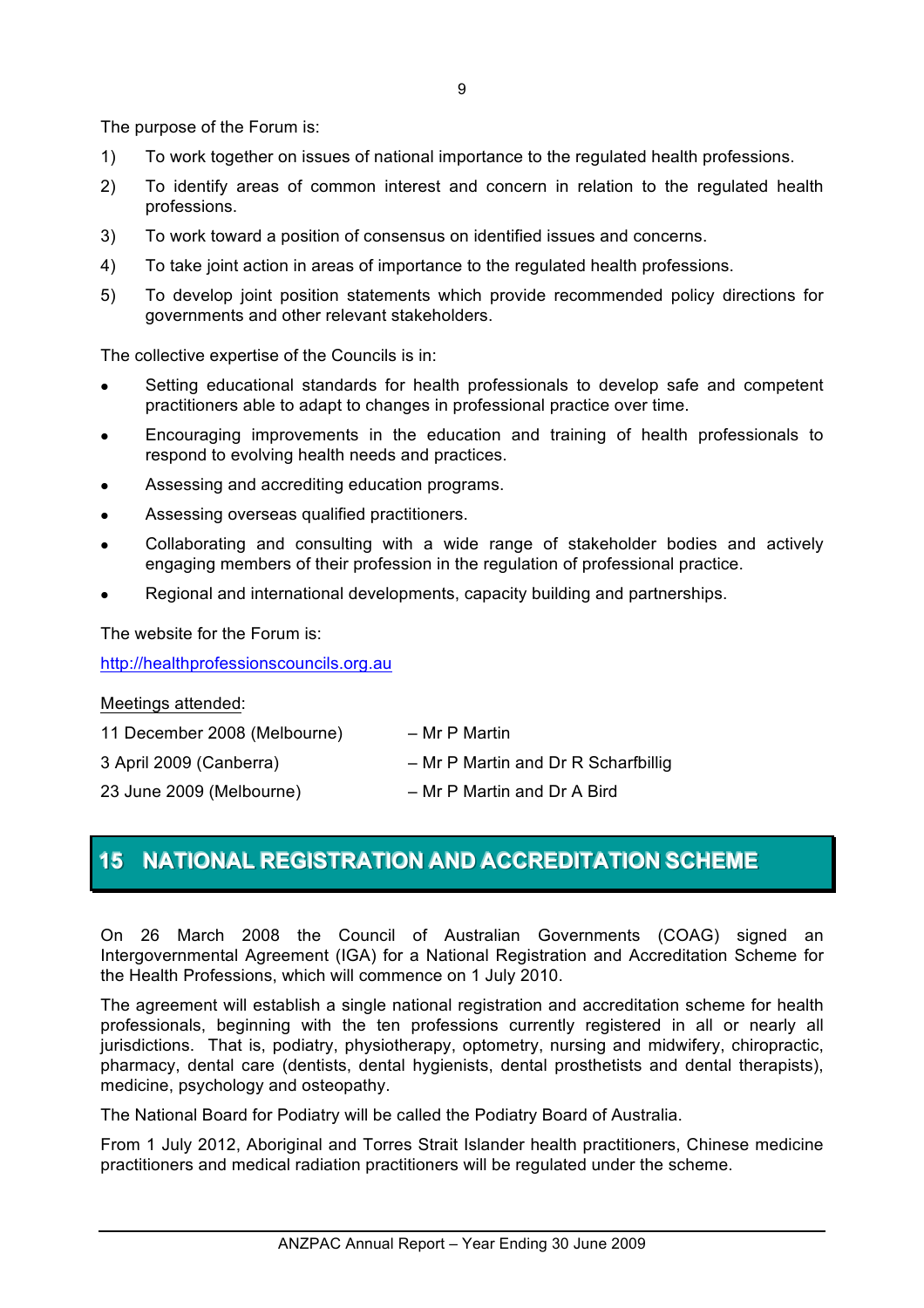To implement the scheme, national Law will be introduced in the Queensland Parliament in two stages. The first stage covers the provisions of the COAG Agreement and was introduced in the Queensland Parliament on 29 October 2008 and the Health Practitioner Regulation (Administrative Arrangements) National Law Act 2008 was assented to on 25 November 2008.

The second stage, known as Exposure draft 'Bill B', is to be introduced in the Queensland Parliament in the second half of 2009. Bill B will cover the details of registration and accreditation arrangements, complaints and enforcement arrangements, privacy and information sharing arrangements, as well as other matters.

This Bill was released for comment on 12 June 2009. Following passage in the Queensland Parliament, draft legislation will be introduced in all Parliaments across Australia to adopt the new National Law (Bill 'C'). ANZPAC has lodged a submission supporting that the Podiatry profession be included in Section 12 of the Bill as a health profession for which specialist recognition operates.

The National Health Workforce Taskforce website www.nhwt.gov.au/natreq.asp carries all policy papers as they are issued as well as calls for nominations, submissions, Ministerial statements and information sheets on the new scheme and the implementation process.

The Council is pleased that its accreditation functions will be independent of governments. ANZPAC will recommend to the Podiatry Board of Australia the courses and training programs it has accredited and that it considers have met the requirements for registration as a podiatrist.

The Ministerial Council will have powers to act, for instance, where it believes that changes to an accreditation standard (eg changes to clinical practice hours) would have a significantly negative effect.

## **16 PROJECTS**

The Council has engaged the services of Dr Susanne Owen from Owen Educational Consultancy to undertake three major projects:

a) Accreditation Standards & Procedures Project

This project focused on evaluating and reporting on various accreditation models in Australia and New Zealand and considering future directions for podiatry. A document was also produced outlining five (5) broad accreditation standards in the structure and process of podiatry education:

- Governance context
- **.** Students
- Curriculum and Assessment
- ! Educational Resources
- ! Program Evaluation

These standards were accepted as draft documents on 27 February 2009 and stakeholders were invited to provide comments by the 31 June 2009. The final version will be considered by the Board of Management at its meeting in Auckland, NZ on 28 August 2009.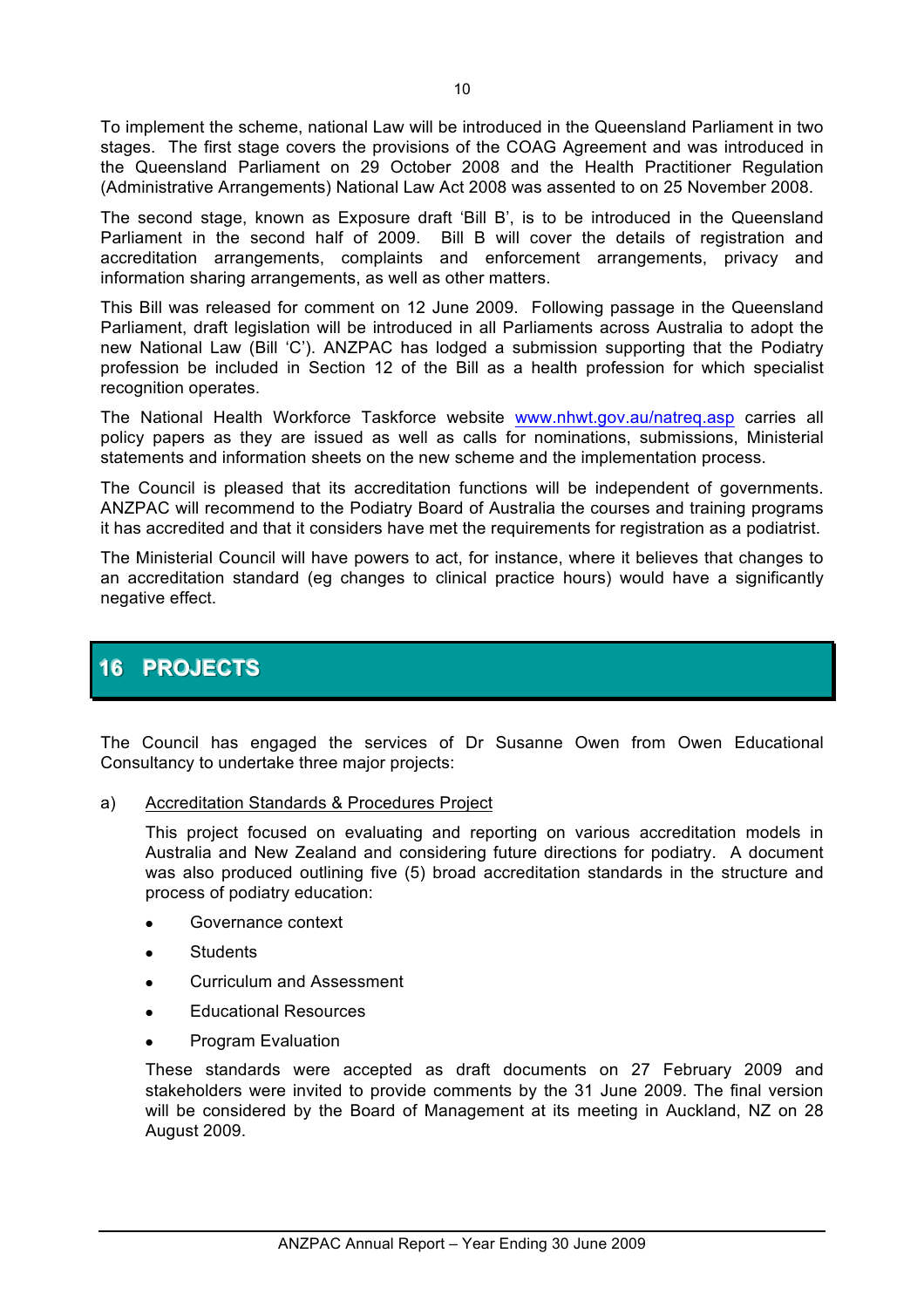### b) Competency Standards Project

The purpose of this project was to review the existing Australian and New Zealand competencies for podiatry and to establish a unified and updated competencies package to the profession. A document was also produced outlining eight (8) minimum requirements in key outcome areas for all podiatrists in Australia and New Zealand:

- Standard 1 Practice Podiatry in a Professional Manner
- Standard 2 Continue to Acquire and Review Knowledge for Ongoing Clinical and Professional Practice Improvement
- Standard 3 Communicate and Interrelate Effectively in Diverse Contexts
- Standard 4 Conduct Patient/Client Interview and Physical Examination
- Standard 5 Analyse, Interpret and Diagnose
- Standard 6 Develop a Patient/Client focussed Management Plan
- Standard 7 Implement and Evaluate a Management Plan
- Standard 8 Provide Education and Contribute to an Effective Health System

The Council welcomed valuable input into this project from Dr P Tinley, Dr S Jones, Ms N Frescos, Dr A Raspovic, Mr S Tucker, Dr L Reed, Dr D Poratt, Mr G McCluney, Dr M Gilheany, Ms H Banwell, Ms M Garrett and Mr D McKay.

These standards were accepted as draft documents on 27 February 2009 and stakeholders were invited to provide comments by the 31 June 2009. The final version will be considered by the Board of Management at its next face-to-face meeting in New Zealand on 28 August 2009.

### c) Assessment Process for Overseas-Trained Podiatrists

This project involved:

- ! A review of the current operational aspects and outcomes for the assessment of overseas-trained podiatrists.
- ! A review of the assessment process used by other recognised health professional accrediting authorities.
- Recommendations for the future, given that ANZPAC is the recognised accreditation and overseas assessment authority.

A draft of this project will be considered by the Board of Management at its next face-toface meeting in New Zealand on 28 August 2009.

The Council wishes to sincerely thank Dr Owen for her efforts in producing very comprehensive and informative reports in the areas above.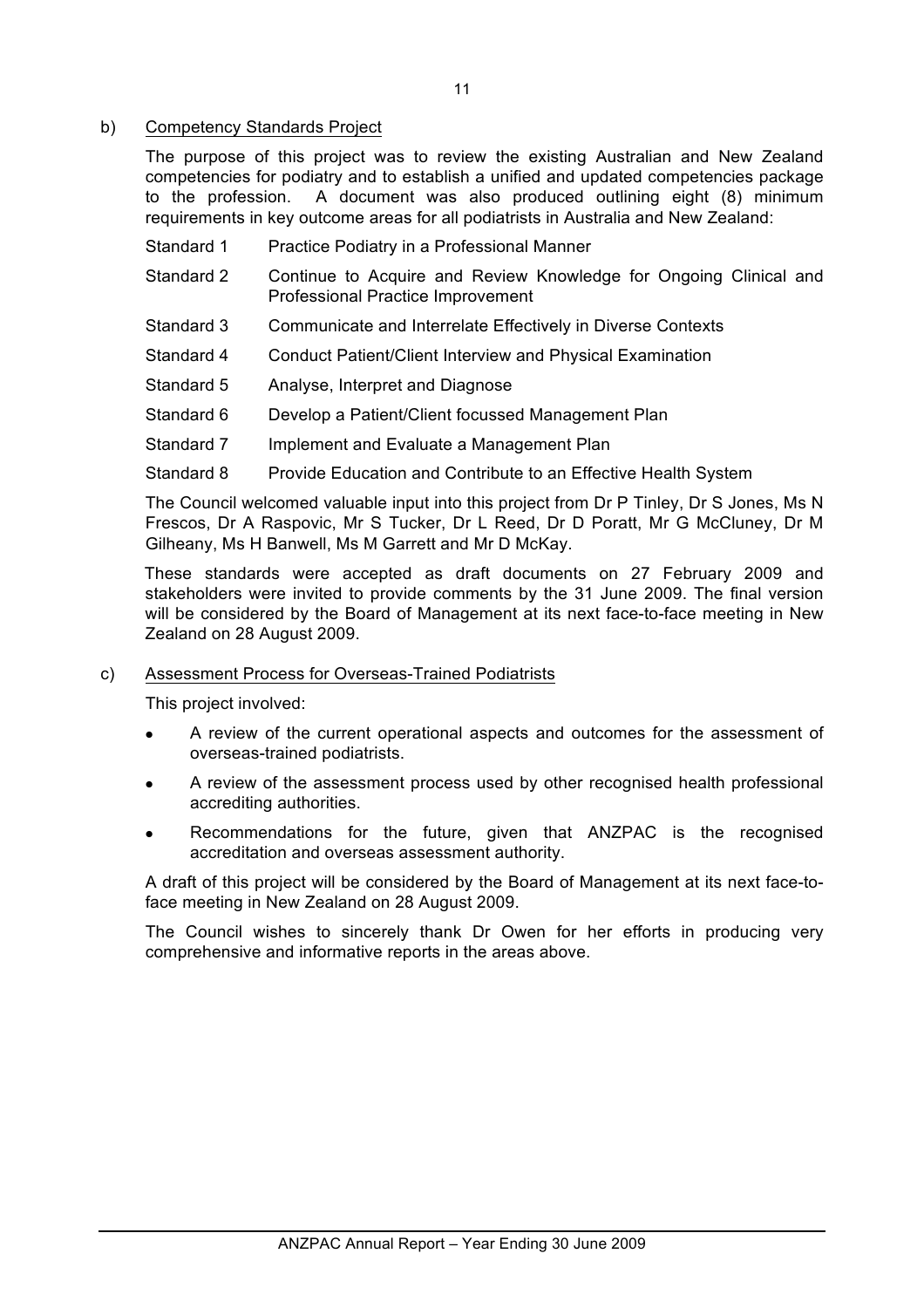# **17 FINANCES**

The Council recorded an operating surplus of \$6,551.00 for the 2008/2009 financial year and as at 30 June 2009 had total equity of \$44,425.00.

The Council is registered for GST and has an ABN – 91 454 059 309.

The accounts of the Council have been audited and the financial statements for the year ended 30 June 2009 together with accompanying notes and the audit report appear as follows: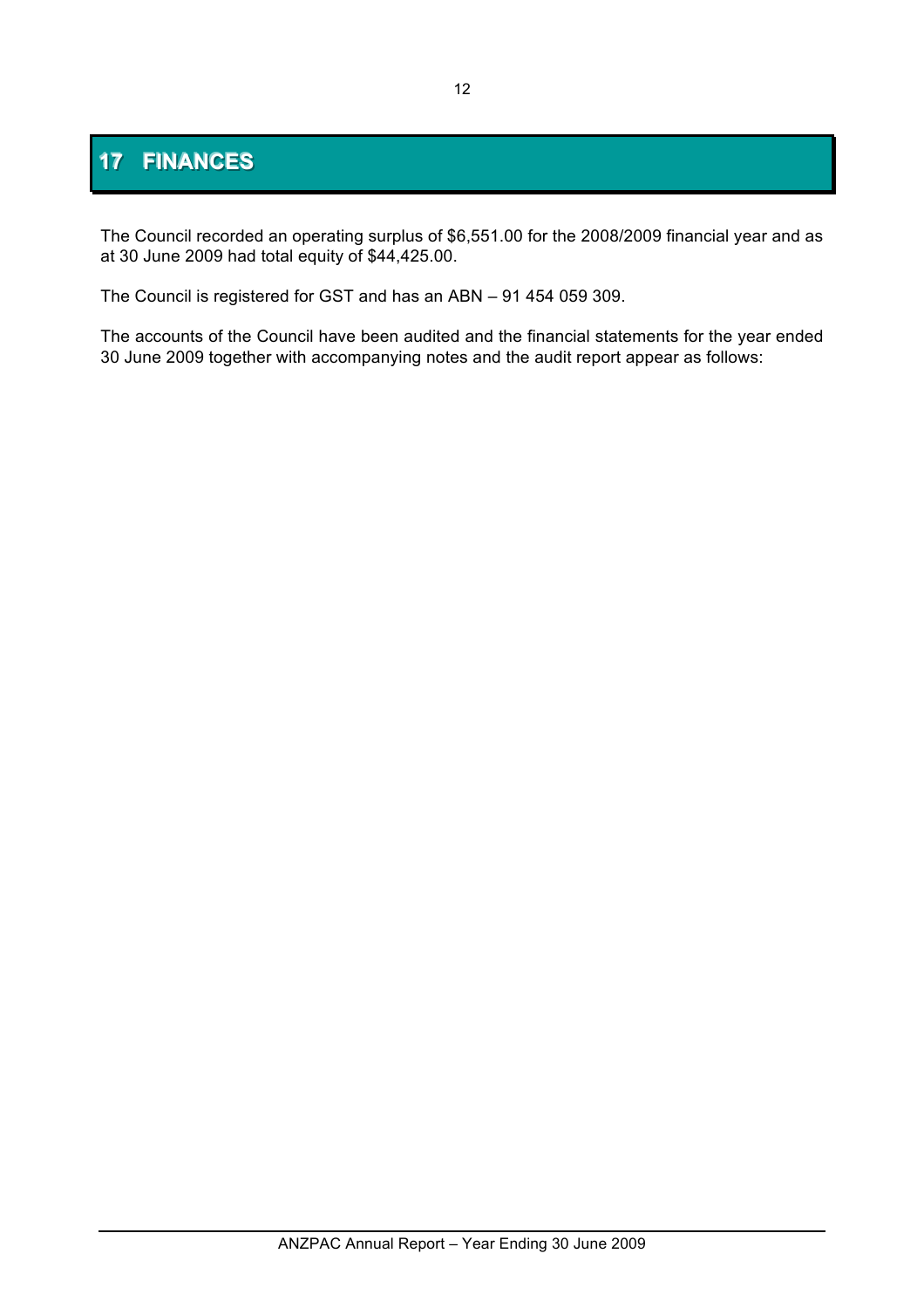### **INCOME STATEMENT FOR YEAR ENDED 30 JUNE 2009**

|                                                | <b>Note</b>    | 2009<br>\$ | 2008<br>\$  |
|------------------------------------------------|----------------|------------|-------------|
| <b>REVENUES FROM ORDINARY ACTIVITIES</b>       |                |            |             |
| <b>Member Contributions</b>                    | 3              | 83,751     | 55,002      |
| Interest                                       |                | 153        | 31          |
| <b>Total Revenues from ordinary activities</b> |                | 83,904     | 55,033      |
| <b>EXPENSES FROM ORDINARY ACTIVITIES</b>       |                |            |             |
| Projects                                       | 4              | 34,812     | 7,000       |
| <b>Consultant Service Fee</b>                  | 5              | 30,000     | 10,000      |
| <b>Administrative Expenses</b>                 | 6              | 6,983      | 159         |
| Rent                                           | $\overline{7}$ | 3,000      | $\mathbf 0$ |
| <b>Consultative Forums</b>                     | 8              | 1,428      | 0           |
| <b>Board Member Expenses</b>                   | 9              | 1,130      | 0           |
| <b>Total Expenses from ordinary activities</b> |                | 77,353     | 17,159      |
| <b>OPERATING SURPLUS/(LOSS)</b>                |                | 6,551      | 37,874      |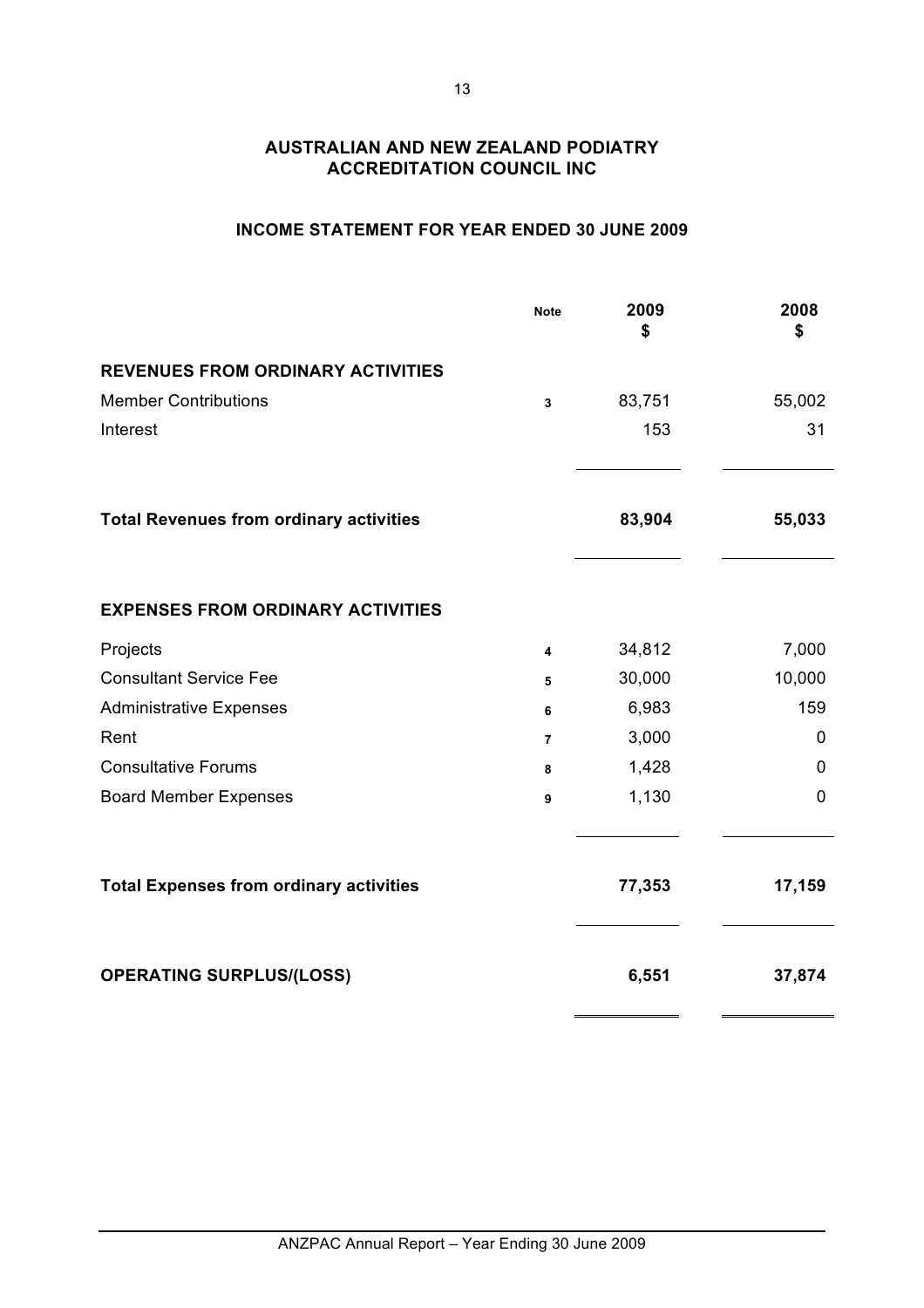### **BALANCE SHEET AS AT 30 JUNE 2009**

|                                    | 2009<br>\$ | 2008<br>\$  |
|------------------------------------|------------|-------------|
| <b>CURRENT ASSETS</b>              |            |             |
| Cash at Bank                       | 48,568     | 42,214      |
| Receivables                        | 4,360      | 700         |
| <b>Total Current Assets</b>        | 52,928     | 42,914      |
| <b>TOTAL ASSETS</b>                | 52,928     | 42,914      |
| <b>CURRENT LIABILITIES</b>         |            |             |
| Accounts Payable & Accruals        | 8,503      | 5,040       |
| <b>Total Current Liabilities</b>   | 8,503      | 5,040       |
| <b>TOTAL LIABILITIES</b>           | 8,503      | 5,040       |
| <b>NET ASSETS</b>                  | 44,425     | 37,874      |
| <b>EQUITY</b>                      |            |             |
| <b>Accumulated Surplus</b>         | 37,874     | $\mathbf 0$ |
| <b>Current Year Surplus/(Loss)</b> | 6,551      | 37,874      |
| <b>TOTAL EQUITY</b>                | 44,425     | 37,874      |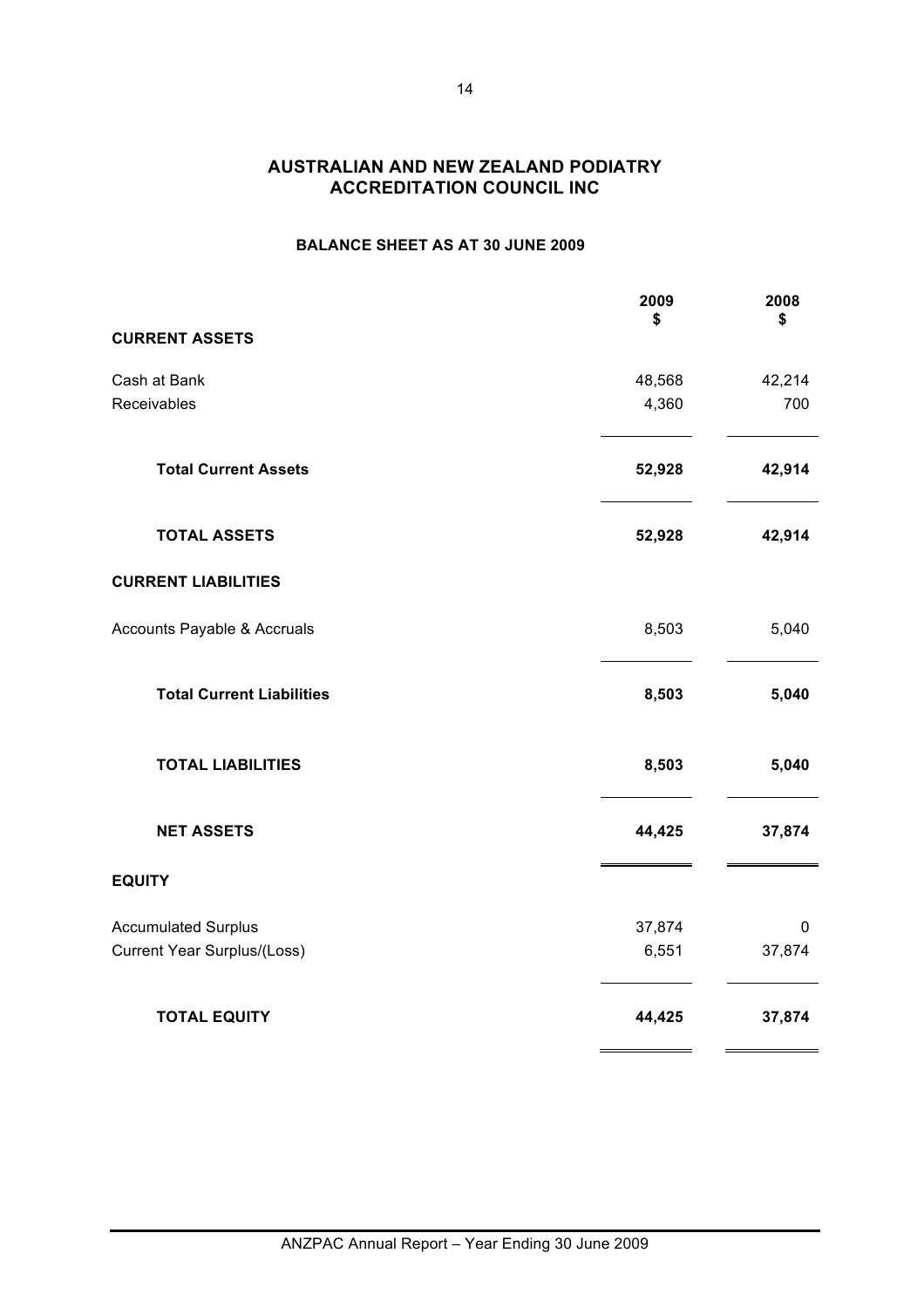### **NOTES TO & FORMING PART OF THE FINANCIAL STATEMENTS**

#### **1 COUNCIL FORMATION AND OBJECTIVES**

The Australian & New Zealand Podiatry Accreditation Council Inc (**"ANZPAC"**) was incorporated in South Australia on 16 April 2008.

The ANZPAC is an independent body comprising members consisting of the eight (8) State / Territory Podiatry Registration Boards in Australia and New Zealand. The Board of Management comprises registered podiatrists (nominated by the Registration Boards), nominees from the professional associations (Australasian Podiatry Council and Podiatry New Zealand), nominees from the educational institutions offering podiatric programs and community representation.

The primary objects of ANZPAC are to:

- ! Assess for the purpose of granting accreditation to programs leading to eligibility for registration as a podiatrist.
- ! Advise and make recommendations to the podiatrist registering authorities (or successor body/bodies) and other relevant interest groups on matters concerning the registration of podiatrists.
- ! Assess the suitability of overseas-trained podiatrists to practise in Australia.
- ! Provide information and advice to government concerning the adequacy of a person's skills in the field of Podiatry for the purposes of migration to Australia.
- ! Provide information and advice to government relating to law and policy concerning the registration of podiatrists.

*ANZPAC has been assigned the accreditation functions for the Podiatry Board of Australia under the National Registration and Accreditation Scheme for Health Professions.*

#### **2 SIGNIFICANT ACCOUNTING POLICIES**

The Financial Statements have been prepared in accordance with Statements of Accounting Concepts and appropriate Australian Accounting Standards.

The accounts have been prepared on the basis of historical cost and do not take into account changing money values. The accounting policies have been consistently applied unless otherwise stated.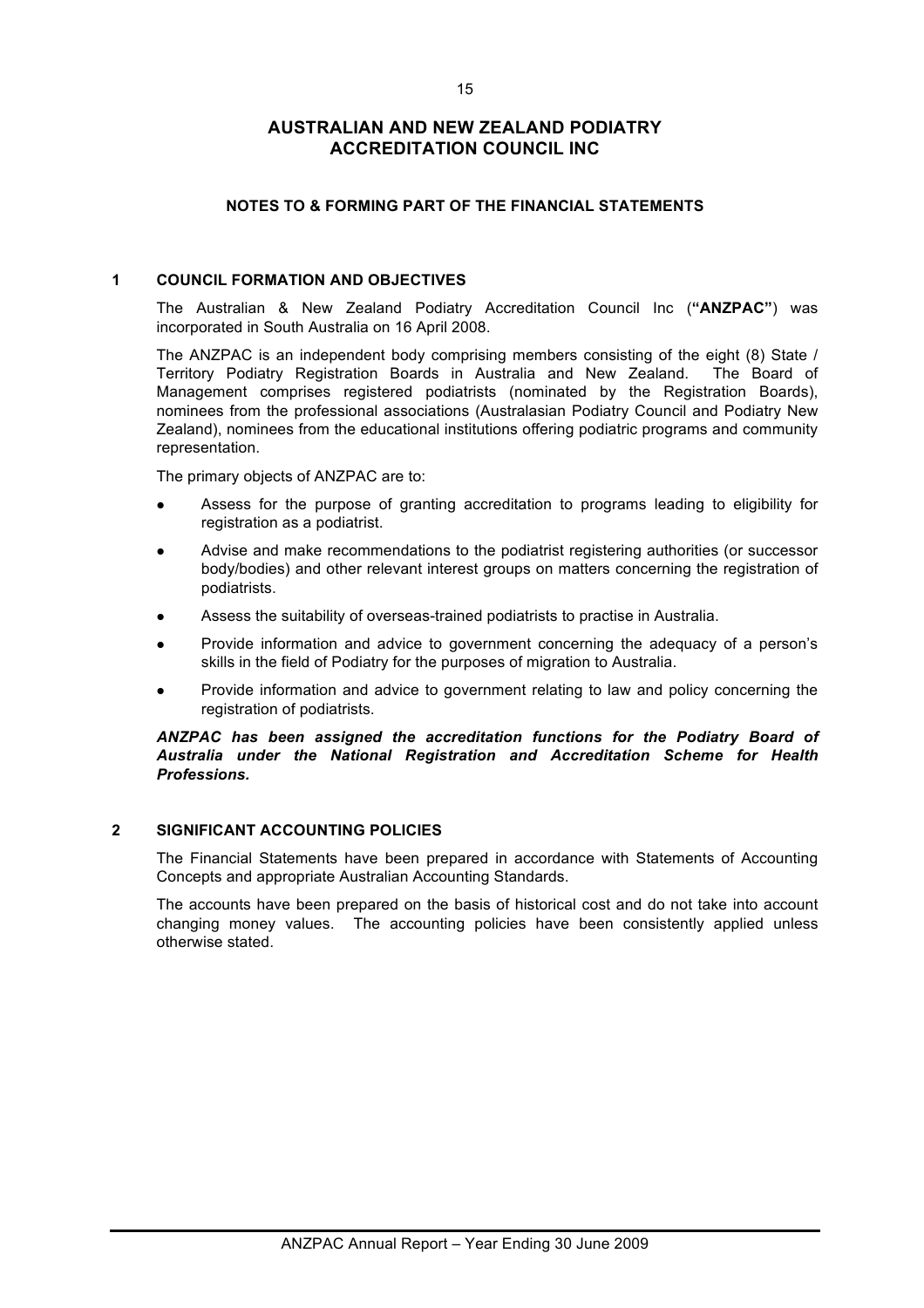#### **NOTES TO AND FORMING PART OF THE FINANCIAL STATEMENTS (Cont)**

#### **3 MEMBER CONTRIBUTIONS**

Member contributions are based on a dollar value per registrant given any shortfall in an approved operating budget and charged to the member organisations (Registration Boards).

|                              | 2009   | 2008   |
|------------------------------|--------|--------|
|                              | \$     | \$     |
| New South Wales              | 24,310 | 14,748 |
| Victoria                     | 22,610 | 15,130 |
| Queensland                   | 12,240 | 7,641  |
| Western Australia            | 7,735  | 5,551  |
| South Australia              | 8,160  | 5,308  |
| New Zealand                  | 5,721  | 4,600  |
| Tasmania                     | 1,870  | 1,281  |
| Australian Capital Territory | 1,105  | 743    |
|                              | 83,751 | 55,002 |

### **4 PROJECTS**

Costs associated with projects involving accreditation standards and competency standards including the travel and accommodation expenses of all who participated. The project officer Ms S Owen from Owen Educational Consultants was paid (or reimbursed) an amount of \$28,693.

#### **5 CONSULTANT SERVICE FEE**

The Council has entered into an agreement (expiring 30 June 2010) with a Consultant to provide all administrative and financial services to ANZPAC.

#### **6 ADMINISTRATIVE EXPENSES**

|                 | 2009  | 2008 |
|-----------------|-------|------|
|                 | \$    | \$   |
| Insurance       | 2,199 | 0    |
| Website         | 2,100 | 0    |
| Telephone       | 860   | 0    |
| Audit           | 700   | 0    |
| Postage         | 379   | 0    |
| Stationery      | 354   | 0    |
| Printing        | 229   | 0    |
| <b>Sundries</b> | 162   | 159  |
|                 | 6,983 | 159  |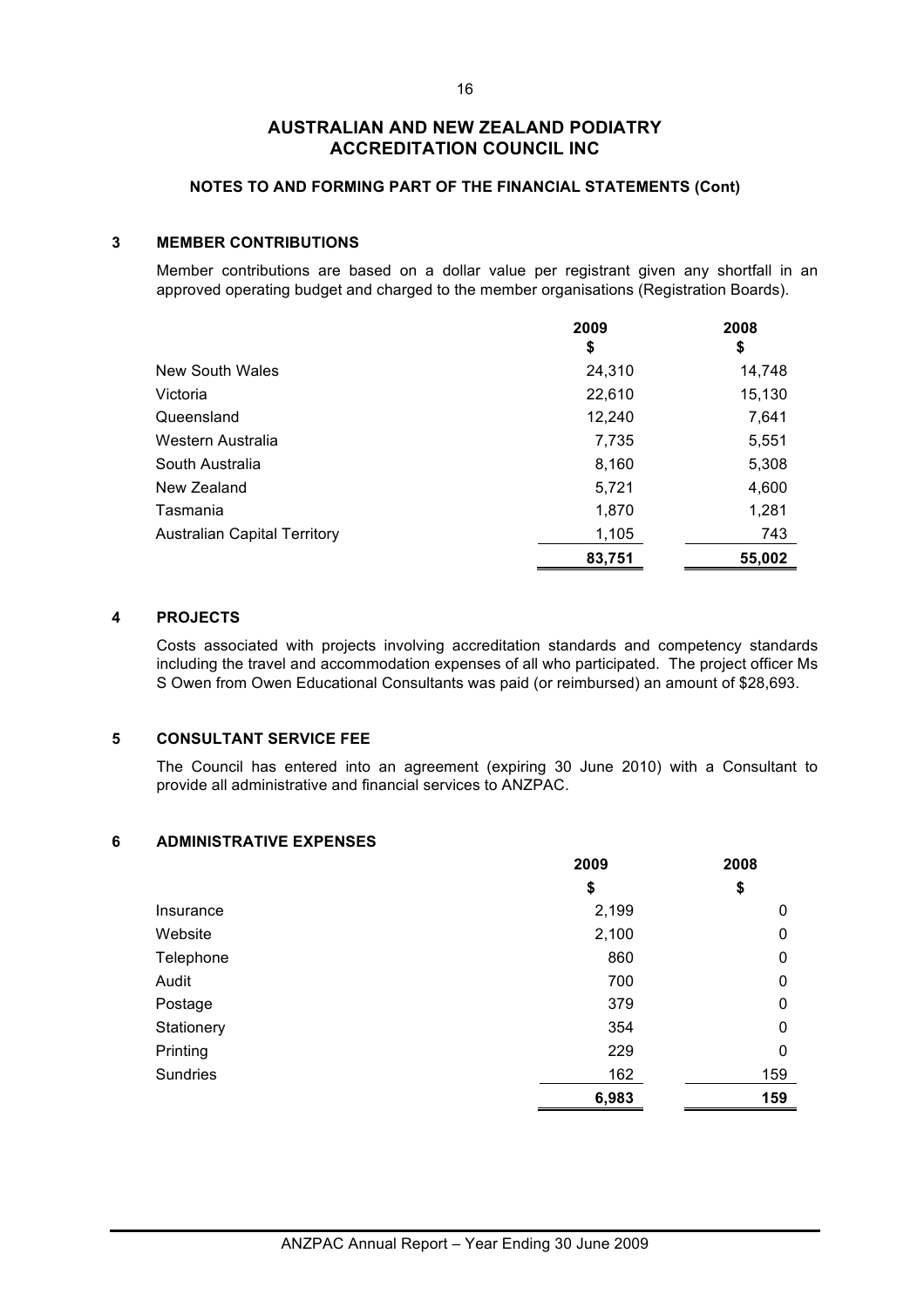### 17

### **AUSTRALIAN AND NEW ZEALAND PODIATRY ACCREDITATION COUNCIL INC**

### **NOTES TO AND FORMING PART OF THE FINANCIAL STATEMENTS (Cont)**

### **7 RENT**

The Chiropractic and Osteopathy Board of South Australia charged a nominal rent of \$250/month for use of part of their premises.

#### **8 CONSULTATIVE FORUMS**

Costs primarily associated with expenses of the Executive Officer attending conferences / seminars in Melbourne on 6 March 2009 (AMC Workshop on overseas assessment), in Sydney on 11 October 2008 (meeting with APodC) and in Canberra on 3 April 2009 (Forum of Australian Health Professions Councils).

#### **9 BOARD MEMBER EXPENSES**

Costs associated with part payment of expenses for Board Members attending meetings interstate / overseas.

### **10 RECONCILIATION OF OPERATING SURPLUS TO NET CASH PROVIDED BY OPERATING ACTIVITIES**

|                                                     | 2009<br>\$ | 2008<br>\$ |
|-----------------------------------------------------|------------|------------|
| <b>Operating Surplus / (Loss)</b>                   | 6,551      | 37,874     |
| <b>Changes in Assets and Liabilities</b>            |            |            |
| (Increase) Decrease in Receivables                  | (3,660)    | (700)      |
| Increase (Decrease) in Accounts Payable & Accruals  | 3.463      | 5,040      |
| Net Cash (used in) provided by Operating Activities | 6,354      | 42.214     |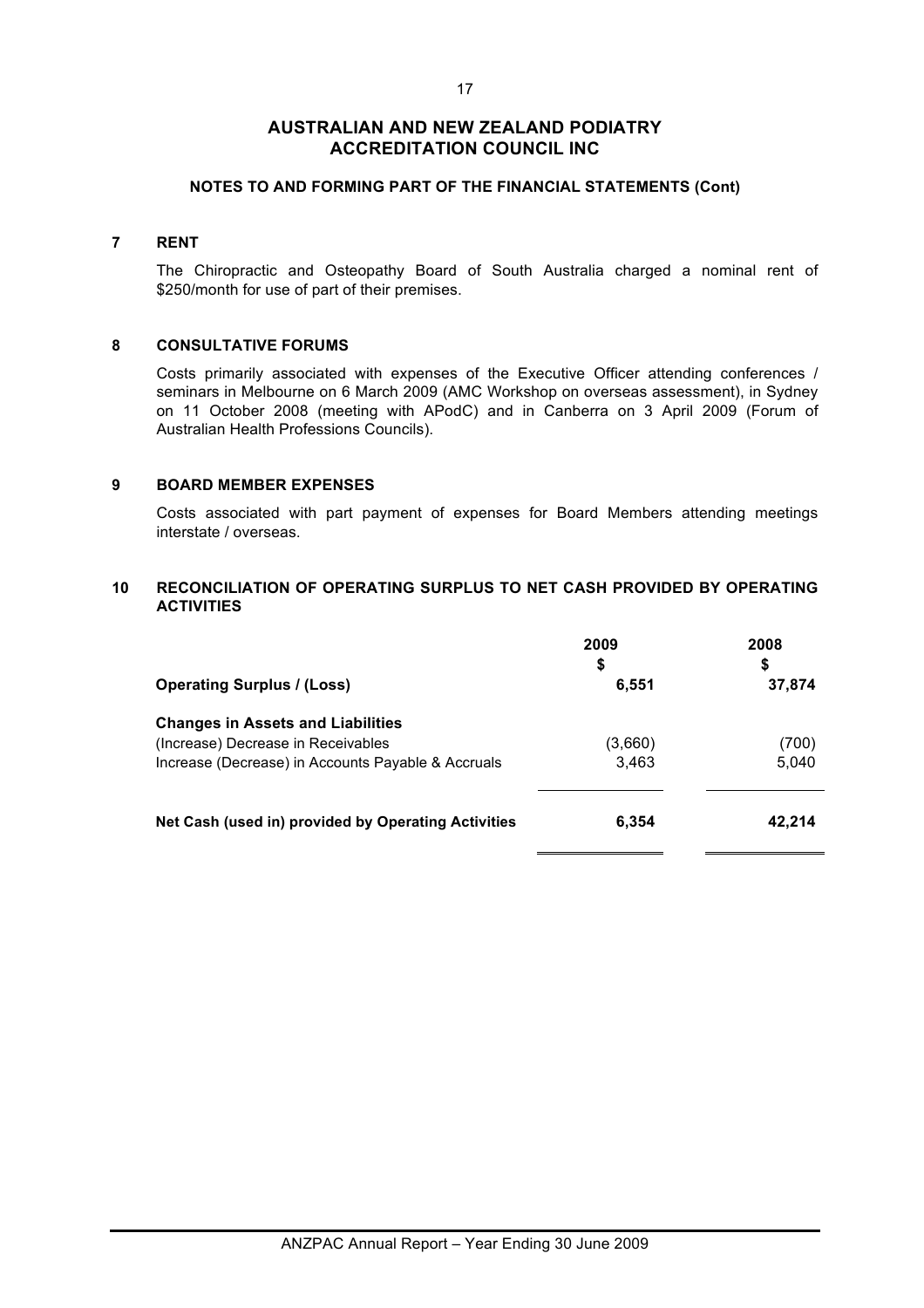## **CERTIFICATE**

In our opinion:

- a) The foregoing Income Statement and Balance Sheet, and notes thereto present fairly, in accordance with Australian Accounting Standards, the financial position of the Australian and New Zealand Podiatry Accreditation Council Inc (ANZPAC) as of 30 June 2009 and the results of its operations for the year then ended; and
- b) Internal controls over financial reporting have been effective throughout the year.

**J WARNOCK P J MARTIN**

**CHAIRPERSON EXECUTIVE OFFICER**